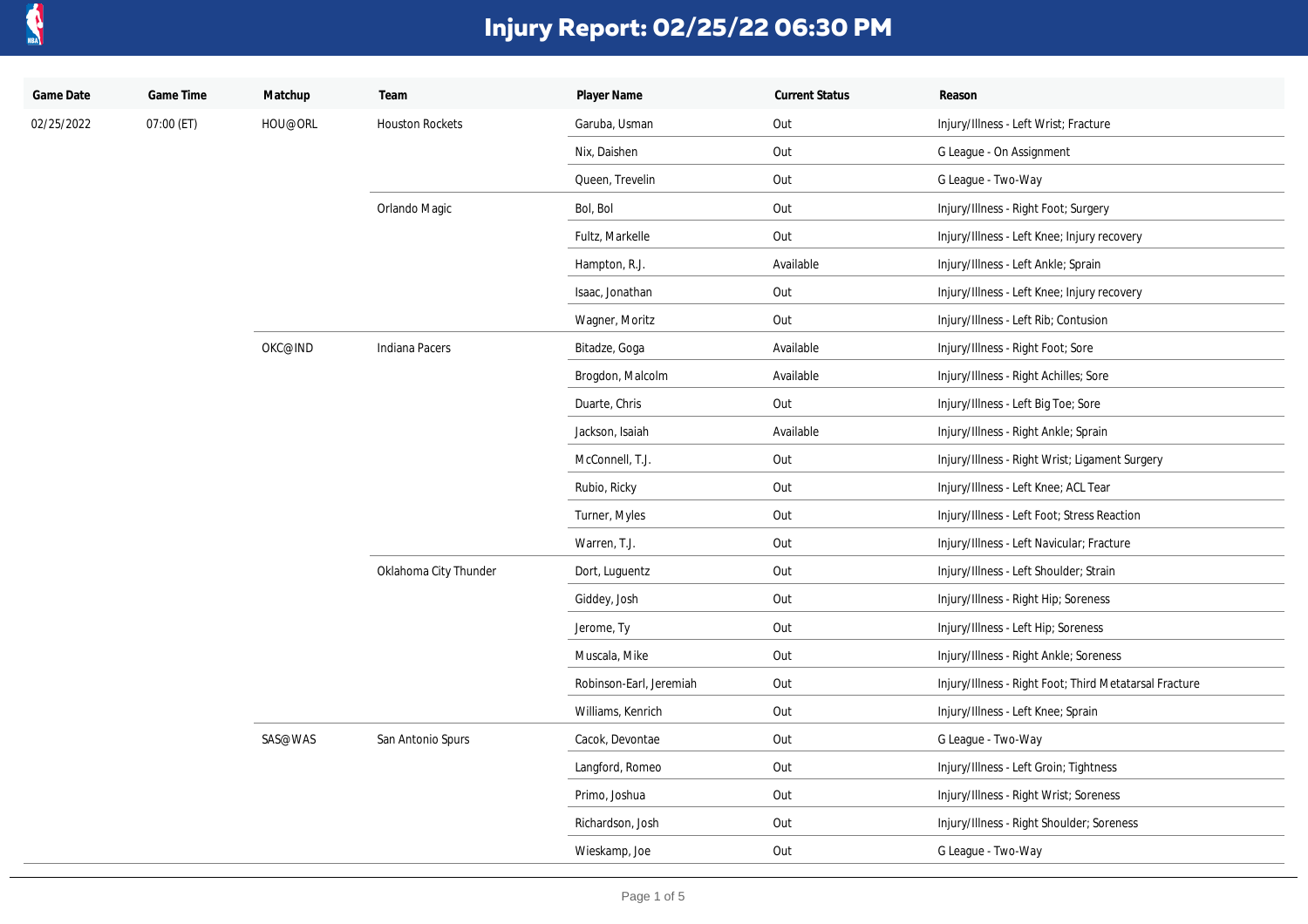

| Game Date | Game Time  | Matchup | Team                      | Player Name         | <b>Current Status</b> | Reason                                              |
|-----------|------------|---------|---------------------------|---------------------|-----------------------|-----------------------------------------------------|
|           |            |         | <b>Washington Wizards</b> | Ayayi, Joel         | Out                   | G League - Two-Way                                  |
|           |            |         |                           | Beal, Bradley       | Out                   | Injury/Illness - Left Wrist; Left wrist surgery     |
|           |            |         |                           | Bryant, Thomas      | Available             | Injury/Illness - Right Ankle; Right ankle sprain    |
|           |            |         |                           | Porzingis, Kristaps | Out                   | Injury/Illness - Right Knee; Right knee bone bruise |
|           |            |         |                           | Todd, Isaiah        | Out                   | G League - On Assignment                            |
|           |            |         |                           | Winston, Cassius    | Available             | G League - Two-Way                                  |
|           |            | TOR@CHA | <b>Charlotte Hornets</b>  | Hayward, Gordon     | Out                   | Injury/Illness - Left Ankle; Sprain                 |
|           |            |         |                           | Jones, Kai          | Out                   | G League - On Assignment                            |
|           |            |         |                           | Kulboka, Arnoldas   | Out                   | G League - Two-Way                                  |
|           |            |         |                           | Lewis, Scottie      | Out                   | G League - Two-Way                                  |
|           |            |         |                           | Martin, Cody        | Probable              | Injury/Illness - Left Ankle/achilles; Soreness      |
|           |            |         |                           | McDaniels, Jalen    | Doubtful              | Injury/Illness - Left Ankle; Sprain                 |
|           |            |         |                           | Richards, Nick      | Doubtful              | Injury/Illness - Right Foot; Sprain                 |
|           |            |         | <b>Toronto Raptors</b>    | Anunoby, OG         | Out                   | Injury/Illness - Right Hand; Ring Finger - Fracture |
|           |            |         |                           | Bonga, Isaac        | Out                   | G League - On Assignment                            |
|           |            |         |                           | Johnson, David      | Out                   | G League - Two-Way                                  |
|           |            |         |                           | VanVleet, Fred      | Available             | Injury/Illness - Right Knee; Soreness               |
|           | 07:30 (ET) | MIA@NYK | Miami Heat                | Dedmon, Dewayne     | Out                   | Injury/Illness - lower back; Spasms                 |
|           |            |         |                           | Morris, Markieff    | Out                   | Return to Competition Reconditioning                |
|           |            |         |                           | Oladipo, Victor     | Out                   | Injury/Illness - Right Knee; Injury recovery        |
|           |            |         | New York Knicks           | Barrett, RJ         | Available             | Injury/Illness - Left Ankle; sprained               |
|           |            |         |                           | Noel, Nerlens       | Available             | Injury/Illness - Left Foot; sore                    |
|           |            |         |                           | Rose, Derrick       | Out                   | Injury/Illness - Right Ankle; surgery               |
|           |            |         |                           | Samanic, Luka       | Out                   | G League - Two-Way                                  |
|           |            |         |                           | Walker, Kemba       | Out                   | Not With Team                                       |
|           | 08:00 (ET) | PHI@MIN | Minnesota Timberwolves    | Bolmaro, Leandro    | Out                   | G League - On Assignment                            |
|           |            |         |                           | Wright IV, McKinley | Out                   | Injury/Illness - Left UCL; Injury                   |
|           |            |         |                           |                     |                       |                                                     |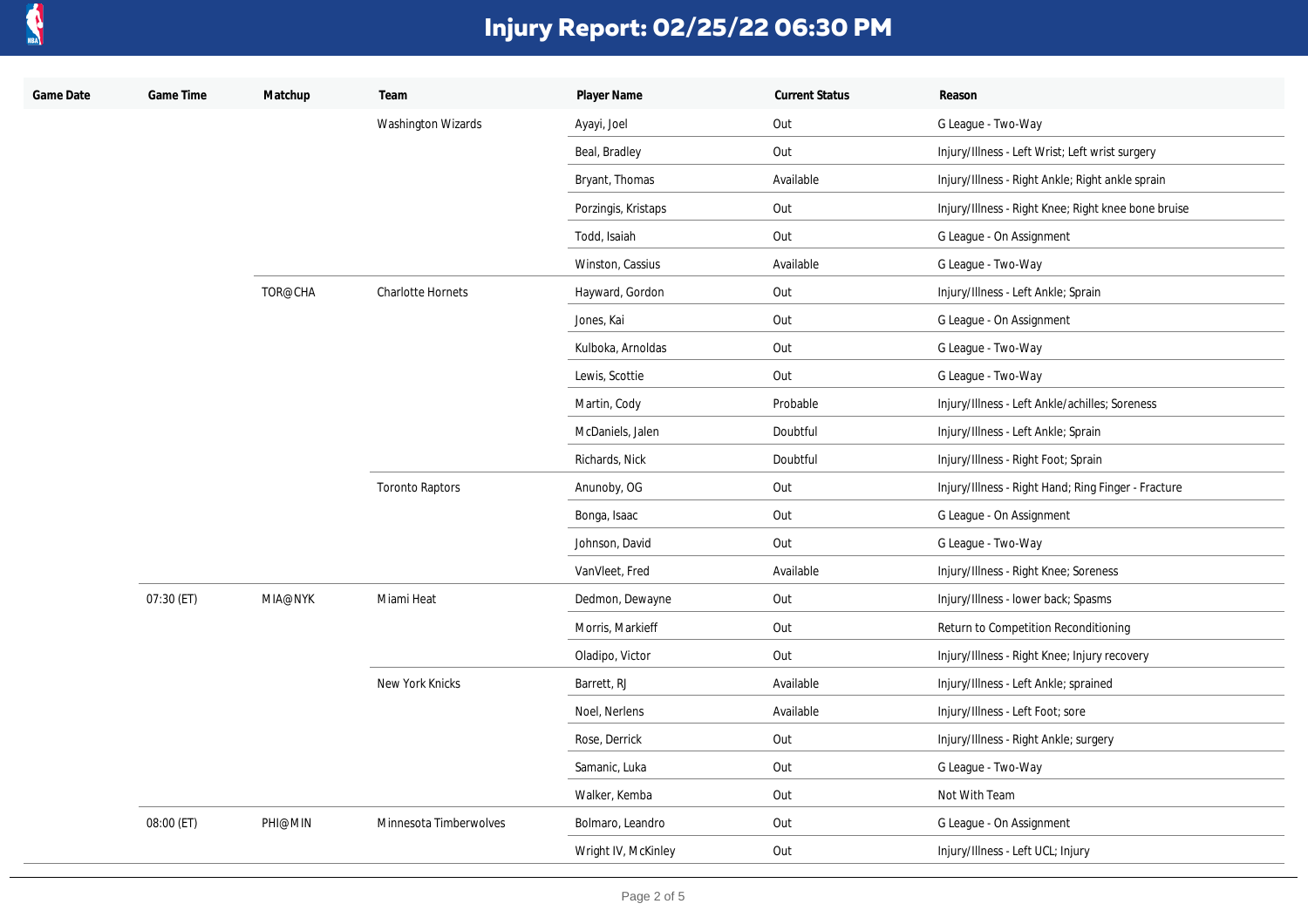

| Game Date | Game Time  | Matchup | Team                    | Player Name        | <b>Current Status</b> | Reason                                                       |
|-----------|------------|---------|-------------------------|--------------------|-----------------------|--------------------------------------------------------------|
|           |            |         | Philadelphia 76ers      | Bassey, Charles    | Out                   | G League - On Assignment                                     |
|           |            |         |                         | Brown Jr., Charlie | Out                   | G League - Two-Way                                           |
|           |            |         |                         | Powell, Myles      | Out                   | G League - Two-Way                                           |
|           |            |         |                         | Springer, Jaden    | Out                   | G League - On Assignment                                     |
|           | 09:00 (ET) | DAL@UTA | <b>Dallas Mavericks</b> | Bullock, Reggie    | Questionable          | Injury/Illness - Right Hip; Contusion                        |
|           |            |         |                         | Burke, Trey        | Questionable          | Injury/Illness - Left Shoulder; Sprain                       |
|           |            |         |                         | Chriss, Marquese   | Doubtful              | Injury/Illness - Right Knee; Soreness                        |
|           |            |         |                         | Hardaway Jr., Tim  | Out                   | Injury/Illness - Left Foot; Surgery                          |
|           |            |         |                         | Pinson, Theo       | Out                   | Injury/Illness - Right Fifth Finger; Fracture                |
|           |            |         | Utah Jazz               | Butler, Jared      | Out                   | Injury/Illness - Right Ankle; Sprain                         |
|           |            |         |                         | Gay, Rudy          | Doubtful              | Injury/Illness - N/A; Non-COVID related illness              |
|           |            | NOP@PHX | New Orleans Pelicans    | Lewis Jr., Kira    | Out                   | Injury/Illness - Right Knee ACL/MCL; Sprain                  |
|           |            |         |                         | Nance Jr., Larry   | Out                   | Injury/Illness - Right Knee; Arthroscopy                     |
|           |            |         |                         | Williamson, Zion   | Out                   | Injury/Illness - Right Foot; Fracture                        |
|           |            |         | Phoenix Suns            | Holiday, Aaron     | Out                   | Injury/Illness - Right Ankle; Soreness                       |
|           |            |         |                         | Kaminsky, Frank    | Out                   | Injury/Illness - Right Knee; Stress reaction                 |
|           |            |         |                         | Paul, Chris        | Out                   | Injury/Illness - Right Thumb; Avulsion fracture              |
|           |            |         |                         | Payne, Cameron     | Out                   | Injury/Illness - Right Wrist; Sprain                         |
|           |            |         |                         | Saric, Dario       | Out                   | Injury/Illness - Right Acl; Tear                             |
|           | 10:00 (ET) | LAC@LAL | LA Clippers             | George, Paul       | Out                   | Injury/Illness - Right Elbow; Ulnar Collateral Ligament Tear |
|           |            |         |                         | Leonard, Kawhi     | Out                   | Injury/Illness - Right Knee; ACL - Injury Recovery           |
|           |            |         |                         | Powell, Norman     | Out                   | Injury/Illness - Left Foot; Fractured Medial Sesamoid Bone   |
|           |            |         |                         | Preston, Jason     | Out                   | Injury/Illness - Right Foot; Injury Recovery                 |
|           |            |         |                         | Scrubb, Jay        | Out                   | Injury/Illness - Right Foot; Injury Recovery                 |
|           |            |         | Los Angeles Lakers      | Anthony, Carmelo   | Probable              | Injury/Illness - Right Hamstring; Strain                     |
|           |            |         |                         | Bradley, Avery     | Out                   | Injury/Illness - Right Knee; Effusion                        |
|           |            |         |                         | Davis, Anthony     | Out                   | Injury/Illness - Right Mid-foot; Sprain                      |
|           |            |         |                         |                    |                       |                                                              |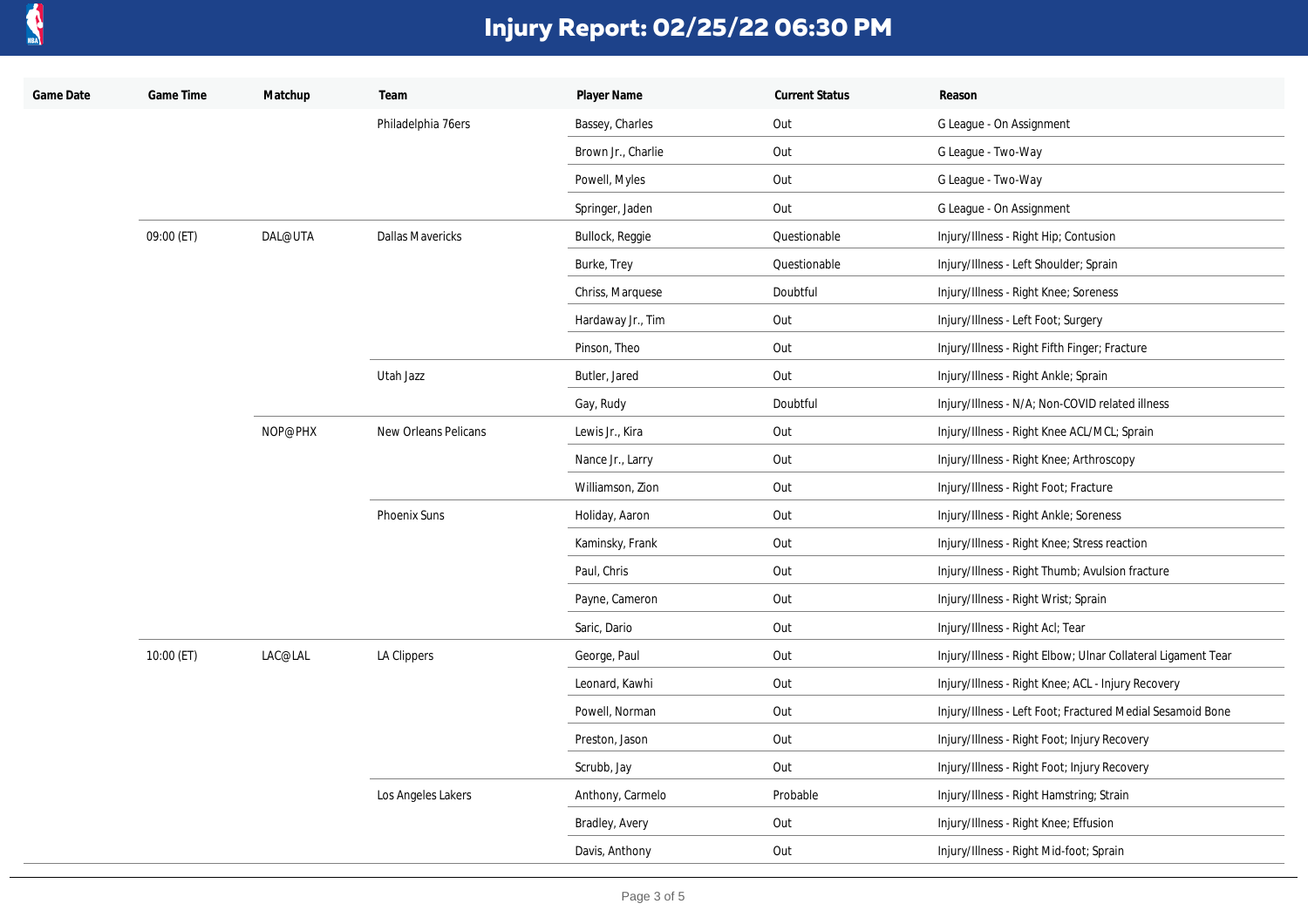

| Game Date  | Game Time  | Matchup | Team                       | Player Name       | <b>Current Status</b> | Reason                                         |
|------------|------------|---------|----------------------------|-------------------|-----------------------|------------------------------------------------|
|            |            |         |                            | Doumbouya, Sekou  | Out                   | G League - Two-Way                             |
|            |            |         |                            | James, LeBron     | Questionable          | Injury/Illness - Left Knee; Soreness/effusion  |
|            |            |         |                            | Jones, Mason      | Out                   | G League - Two-Way                             |
|            |            |         |                            | Nunn, Kendrick    | Out                   | Injury/Illness - Right Knee; Bone bruise       |
| 02/26/2022 | 12:00 (ET) | BOS@DET | <b>Boston Celtics</b>      | Thomas, Brodric   | Out                   | G League - Two-Way                             |
|            |            |         | <b>Detroit Pistons</b>     | Garza, Luka       | Out                   | G League - On Assignment                       |
|            |            |         |                            | Jackson, Frank    | Doubtful              | Injury/Illness - Bilateral Lumbar Spine; Spasm |
|            |            |         |                            | Lee, Saben        | Out                   | G League - On Assignment                       |
|            |            |         |                            | Livers, Isaiah    | Out                   | G League - On Assignment                       |
|            |            |         |                            | Pickett, Jamorko  | Out                   | G League - Two-Way                             |
|            |            |         |                            | Smith, Chris      | Out                   | G League - Two-Way                             |
|            | 07:30 (ET) | TOR@ATL | Atlanta Hawks              | Collins, John     | Out                   | Injury/Illness - Right Foot; Strain            |
|            |            |         |                            | Cooper, Sharife   | Out                   | G League - Two-Way                             |
|            |            |         |                            | Hunter, De'Andre  | Probable              | Injury/Illness - Illness; Illness              |
|            |            |         |                            | Williams, Lou     | Out                   | Injury/Illness - Left Hip; Discomfort          |
|            |            |         | <b>Toronto Raptors</b>     |                   |                       | NOT YET SUBMITTED                              |
|            | 08:00 (ET) | MEM@CHI | Chicago Bulls              | Ball, Lonzo       | Out                   | Injury/Illness - Left Knee; Meniscus Tear      |
|            |            |         |                            | Caruso, Alex      | Out                   | Injury/Illness - Right Wrist; Fracture         |
|            |            |         |                            | Cook, Tyler       | Out                   | G League - Two-Way                             |
|            |            |         |                            | Simonovic, Marko  | Out                   | G League - On Assignment                       |
|            |            |         |                            | Williams, Patrick | Out                   | Injury/Illness - Left Wrist; Ligament Tear     |
|            |            |         | Memphis Grizzlies          | Brooks, Dillon    | Out                   | Injury/Illness - Left Ankle; Sprain            |
|            |            |         |                            | Pons, Yves        | Out                   | Injury/Illness - Left Thigh; Soreness          |
|            |            |         |                            | Terry, Tyrell     | Out                   | G League - Two-Way                             |
|            |            | SAS@MIA | Miami Heat                 |                   |                       | NOT YET SUBMITTED                              |
|            |            |         | San Antonio Spurs          |                   |                       | NOT YET SUBMITTED                              |
|            |            | WAS@CLE | <b>Cleveland Cavaliers</b> | Garland, Darius   | Out                   | Injury/Illness - Low Back; Soreness            |
|            |            |         |                            |                   |                       |                                                |